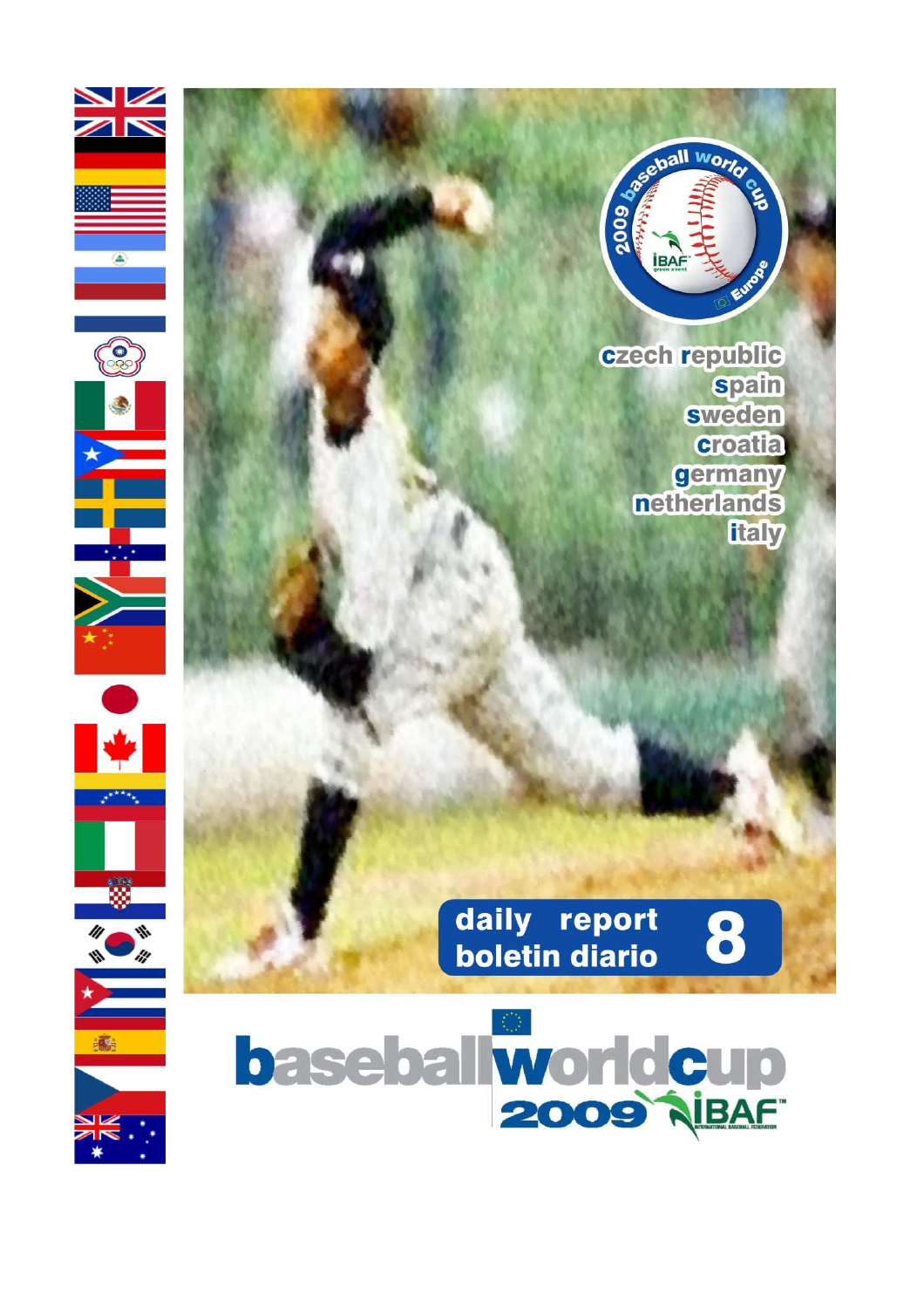









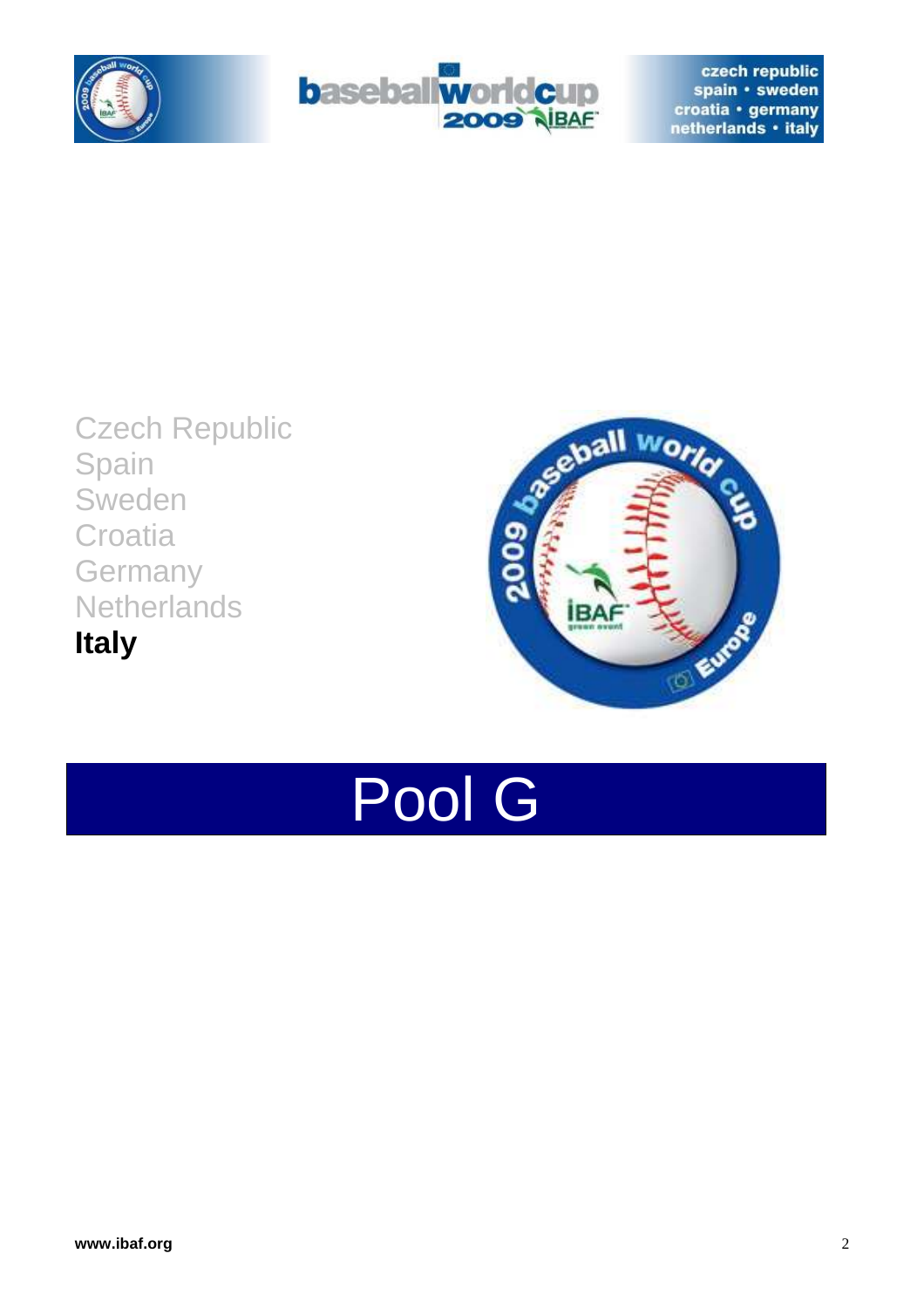| <b>Ort</b> er |
|---------------|
|               |
|               |
|               |

# **baseballworldcup**

|    |                               |                 |   | <b>Teams - Equipos</b>              |                                          |                    |                |
|----|-------------------------------|-----------------|---|-------------------------------------|------------------------------------------|--------------------|----------------|
|    | <b>Australia</b><br>Australia |                 |   | (AUS)                               | Japan                                    | (JAP)              |                |
|    | Canada                        |                 |   | $\left\  \bullet \right\ $<br>(CAN) | Mexico                                   | (MEX)              |                |
|    | <b>Chinese Taipei</b>         |                 |   | (TPE)                               | Neth. Antilles                           | (AHO)              |                |
|    | Italy                         |                 |   | (ITA)                               | <b>United States</b>                     | (USA)              |                |
|    |                               |                 |   | <b>Second Round</b>                 |                                          |                    |                |
|    |                               |                 |   | <b>Schedule</b>                     |                                          |                    |                |
| G  | At time                       | <b>Ballpark</b> | P | Home team                           | <b>Visiting team</b>                     | <b>Final Score</b> | Inn            |
| 32 | 18:00                         | Piacenza        | G | <b>Australia</b> <sup>77</sup>      | <b>Neth. Antilles</b>                    | $19 - 6$           | $\overline{7}$ |
| 36 | 20:00                         | Firenze         | G | <b>Italy</b>                        | ☺<br><b>Chinese Taipei</b>               | $2 - 5$            |                |
| 37 | 20:00                         | Parma           | G | Japan                               | <b>Mexico</b>                            | $9 - 3$            |                |
| 38 | 20:00                         | Reggio Emi.     | G | <b>United States</b>                | <b>Canada</b>                            | $8 - 0$            |                |
|    |                               |                 |   | Monday 14th September               |                                          |                    |                |
| 43 | 20:00                         | Bologna         | G | Mexico <sup>1</sup>                 | <b>I</b> taly                            | $6 - 3$            |                |
| 44 | 20:00                         | Novara          | G | Canada <sup>1</sup>                 | <b>Australia</b>                         | $3 - 5$            | 10             |
| 46 | 20:00                         | Verona          | G | Net. Antilles                       | <b>United States</b>                     | $1 - 11$           | $\overline{7}$ |
|    |                               |                 |   | <b>Tuesday 15th September</b>       |                                          |                    |                |
| 47 | 20:00                         | Godo            | G | ☺<br><b>Chinese Taipei</b>          | <b>XXX</b> Australia                     | $5 - 4$            | 10             |
| 48 | 20:00                         | Macerata        | G | United States                       | Japan                                    | $4 - 2$            |                |
|    |                               |                 |   | <b>Wednesday 16th September</b>     |                                          |                    |                |
| 45 | 15:00                         | San Marino      | G | Japan                               | ☺<br><b>Chinese Taipei</b>               |                    |                |
| 49 | 15:00                         | Torino          | G | <b>B</b><br><b>Mexico</b>           | <b>I<sup>V</sup></b> Canada              |                    |                |
| 50 | 16:00                         | Vicenza         | G | Italy                               | <b>Neth. Antilles</b>                    |                    |                |
|    |                               |                 |   | Thursday 17th September             |                                          |                    |                |
| 59 | 20:00                         | Torino          | G | <b>Chinese Taipei</b> <sup>2</sup>  | <b>United States</b>                     |                    |                |
| 60 | 20:00                         | Bologna         | G | Canada <sup>  ↓</sup>               | Japan                                    |                    |                |
| 61 | 20:00                         | Parma           | G | <b>Australia</b>                    | <b>Italy</b>                             |                    |                |
| 62 | 20:00                         | San Marino      | G | $\bullet$<br><b>Mexico</b>          | <b>Neth. Antilles</b>                    |                    |                |
|    |                               |                 |   | <b>Friday 18th September</b>        |                                          |                    |                |
| 67 | 20:00                         | Godo            | G | Neth. Antilles                      | Canada                                   |                    |                |
| 68 | 20:00                         | Novara          | G | <b>Italy</b>                        | Japan                                    |                    |                |
| 69 | 20:00                         | Piacenza        | G | <b>United States</b>                | $\frac{1}{\sqrt{2}}$<br><b>Australia</b> |                    |                |
| 70 | 20:00                         | Verona          | G | <b>Chinese Taipei</b> <sup>2</sup>  | <b>Mexico</b>                            |                    |                |
|    |                               |                 |   | Saturday 19th September             |                                          |                    |                |
| 72 | 15:00                         | Bologna         | G | Japan                               | <b>XXX</b> Australia                     |                    |                |
| 76 | 20:00                         | Novara          | G | Neth. Antilles                      | ☺<br><b>Chinese Taipei</b>               |                    |                |
| 77 | 20:00                         | Reggio Emi.     | G | K.<br>Canada                        | <b>Italy</b>                             |                    |                |
| 78 | 20:00                         | Vicenza         | G | <b>Mexico</b>                       | <b>United States</b>                     |                    |                |
|    |                               |                 |   | <b>Sunday 20th September</b>        |                                          |                    |                |
| 83 | 20:00                         | Macerata        | G | <b>Australia</b>                    | <b>Mexico</b><br>$\bullet$               |                    |                |
| 84 | 20:00                         | Parma           | G | Canada<br>M                         | ☺<br><b>Chinese Taipei</b>               |                    |                |
| 85 | 20:00                         | Verona          | G | Japan                               | <b>Neth. Antilles</b>                    |                    |                |
| 86 | 20:00                         | Torino          | G | Italy                               | <b>United States</b>                     |                    |                |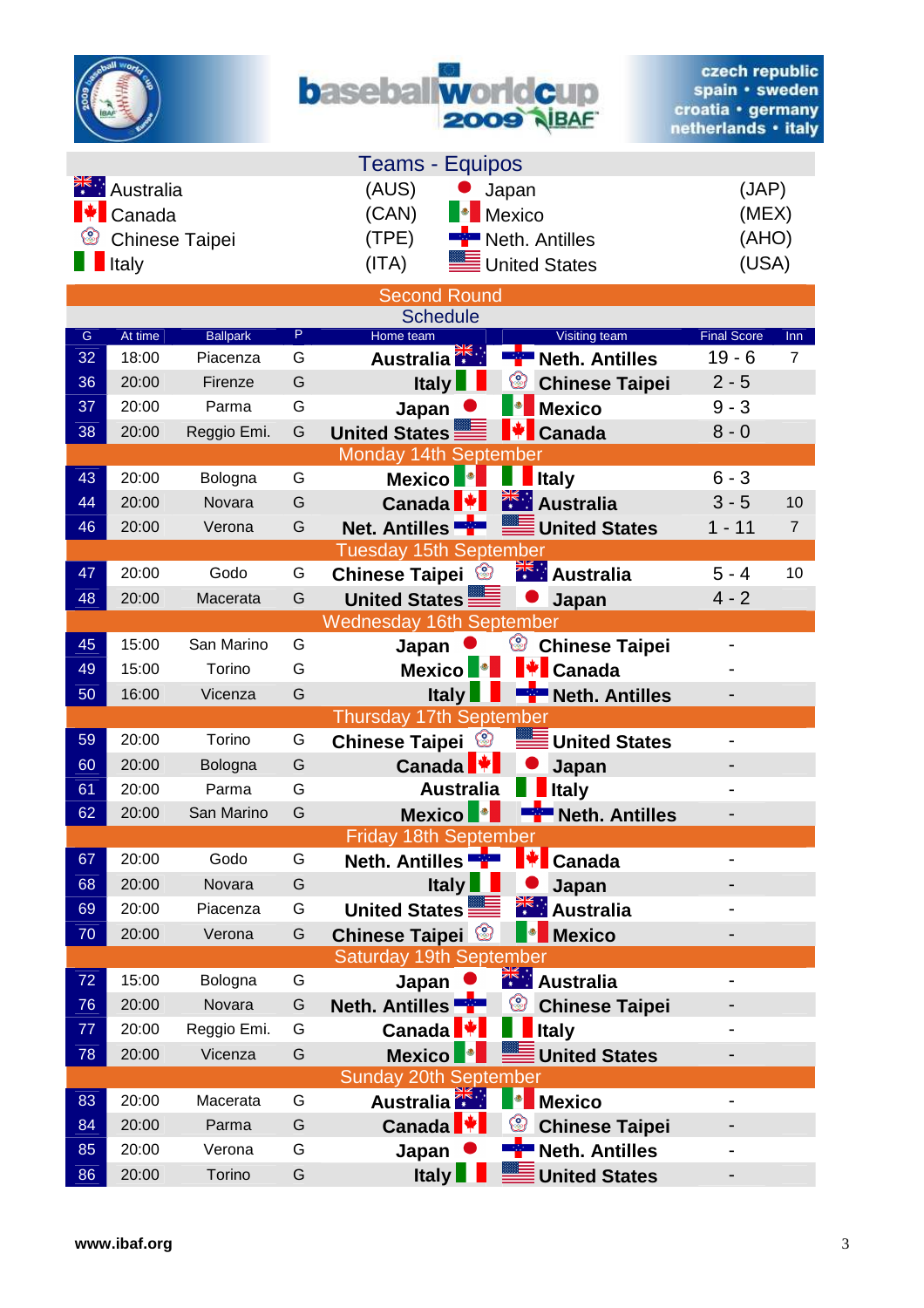



|                | Standing Pool G - Clasificación Pool G    |                |               |               |                  |           |  |  |  |  |  |  |
|----------------|-------------------------------------------|----------------|---------------|---------------|------------------|-----------|--|--|--|--|--|--|
| Pos            | Team                                      | GP             | <b>WO</b>     | LO            | AVG              | <b>GB</b> |  |  |  |  |  |  |
| 1              | United States of America                  | 3              | 3             |               | 1000             | 0         |  |  |  |  |  |  |
| $\overline{2}$ | ☺<br><b>Chinese Taipei</b>                | $\overline{2}$ | $\mathcal{P}$ | 0             | 1000             | 0.5       |  |  |  |  |  |  |
| 3              | ₹∵ Australia                              | 3              | $\mathcal{P}$ |               | 667              | 1.0       |  |  |  |  |  |  |
| $\overline{4}$ | Japan                                     | $\overline{2}$ |               |               | 500              | 1.5       |  |  |  |  |  |  |
| 5 <sup>5</sup> | $\left  \bullet \right $<br><b>Mexico</b> | 2              |               |               | 500              | 1.5       |  |  |  |  |  |  |
| 6              | <b>IV</b> Canada                          | $\overline{2}$ | $\Omega$      | $\mathcal{P}$ | $\boldsymbol{0}$ | 2.5       |  |  |  |  |  |  |
|                | <b>I</b> ltaly                            | 2              | $\Omega$      | 2             | 0                | 2.5       |  |  |  |  |  |  |
| 8              | Netherlands Antilles                      | 2              | $\Omega$      |               | 0                | 2.5       |  |  |  |  |  |  |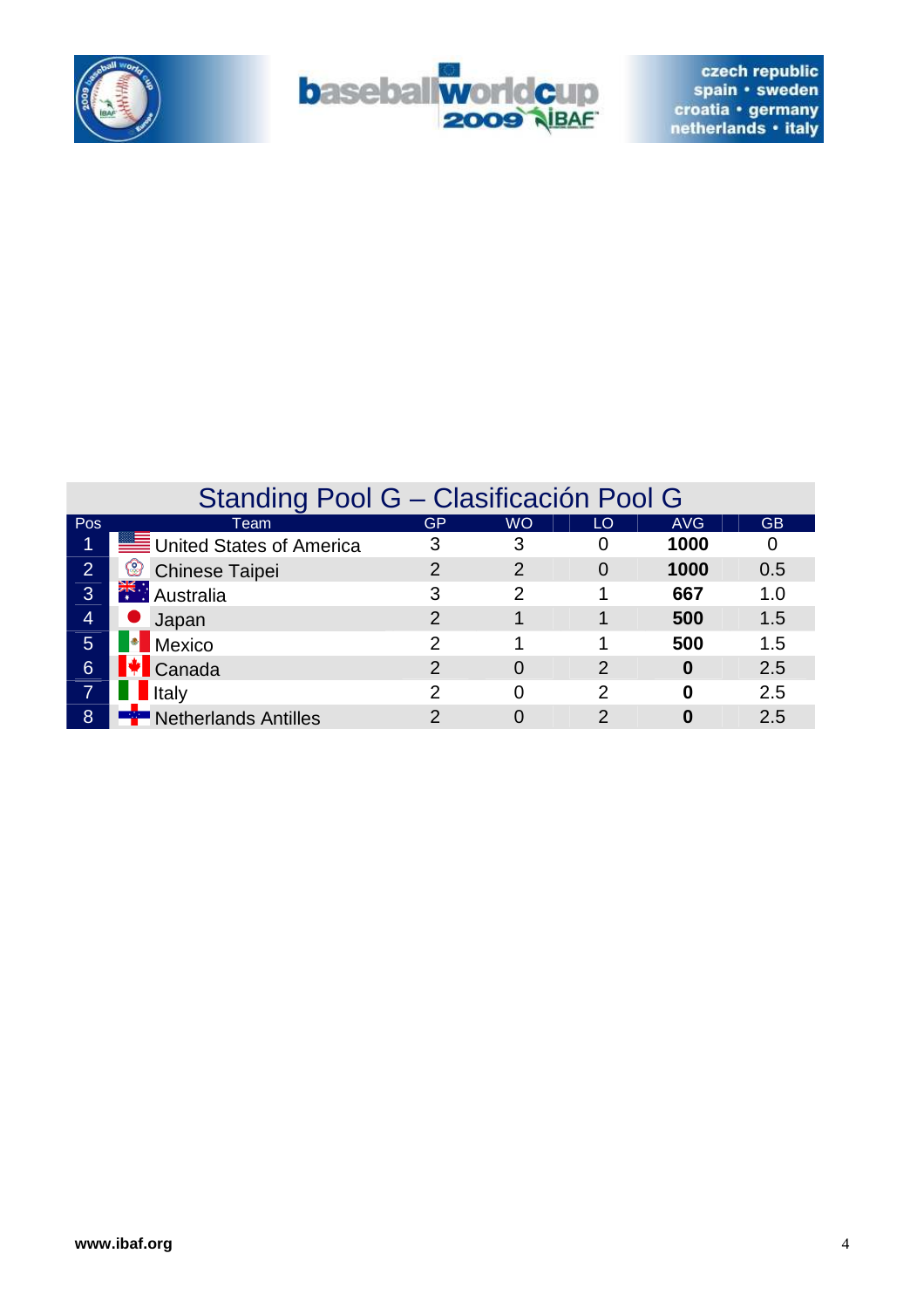



# **Game Summary 47**



### **Chinese Taipei - Australia**



Sep 15, 2009 at Godo (Antonio Casadio)

#### **Australia 4**

| Player                                                                                                     | AВ             |              | R H BI         |              |              |               | 2B 3B HR BB                |                         |                                                 |                  |             |                         |                 |                  |                         |                       | SB CS HP SH SF SO IBB KL GDP |                  |                |                                     | PO.          | A                      | Е           |                |         |
|------------------------------------------------------------------------------------------------------------|----------------|--------------|----------------|--------------|--------------|---------------|----------------------------|-------------------------|-------------------------------------------------|------------------|-------------|-------------------------|-----------------|------------------|-------------------------|-----------------------|------------------------------|------------------|----------------|-------------------------------------|--------------|------------------------|-------------|----------------|---------|
| ------------------<br>KIMPTON cf                                                                           | 3              | 2            | 1              | 0            |              | 1             | 0                          | 0                       | 1                                               | 0                |             | 0                       | 0               | 0                | 0                       | 1                     |                              | 0                | 0              | 0                                   | 0            | 0                      | 0           |                |         |
| HARMAN <sub>2b</sub>                                                                                       | 4              | 1            | $\mathbf{1}$   | $\Omega$     |              | $\Omega$      | $\Omega$                   | $\Omega$                | $\Omega$                                        | $\Omega$         |             | $\Omega$                | $\Omega$        | $\mathbf{1}$     | $\Omega$                | 3                     |                              | 0                | $\mathbf{1}$   | $\Omega$                            | 3            | 3                      | 0           |                |         |
| SNELLING 1f                                                                                                | 5              | $\Omega$     | 3              | 2            |              | $\Omega$      | $\Omega$                   | $\Omega$                | 0                                               | 0                |             | $\Omega$                | 0               | $\mathbf 0$      | $\Omega$                | $\Omega$              |                              | $\mathbf 0$      | $\Omega$       | 0                                   | 1            | $\Omega$               | 0           |                |         |
| HUGHES 3b                                                                                                  | 4              | $\Omega$     | $\Omega$       | $\mathbf{1}$ |              | 0             | $\Omega$                   | $\Omega$                | 0                                               | 0                |             | $\Omega$                | $\Omega$        | 0                | 1                       | 1                     |                              | 0                | 1              | 0                                   | 1            | 0                      | 0           |                |         |
| KENNELLY T rf                                                                                              | 4              | $\Omega$     | $\Omega$       | $\Omega$     |              | $\Omega$      | $\Omega$                   | 0                       | 1                                               | 0                |             | 0                       | $\overline{0}$  | $\mathbf 0$      | $\Omega$                | 1                     |                              | 0                | $\Omega$       | $\Omega$                            | 0            | 0                      | 0           |                |         |
| WELCH S 1b                                                                                                 | 3              | $\Omega$     | $\Omega$       | $\Omega$     |              | 0             | $\mathbf 0$                | $\mathbf 0$             | 0                                               | $\mathbf 0$      |             | $\mathbf 0$             | 1               | $\mathbf 0$      | $\Omega$                | $\mathbf 0$           |                              | 0                | 0              | 1                                   | 4            | 0                      | 0           |                |         |
| NAUGHTON C                                                                                                 | $\overline{2}$ | $\Omega$     | $\Omega$       | $\Omega$     |              | $\Omega$      | $\Omega$                   | $\Omega$                | 1                                               | $\Omega$         |             | $\Omega$                | $0 \quad 0$     |                  | $\Omega$                | $\overline{2}$        |                              | $\Omega$         | $\Omega$       | $\Omega$                            | 17           | $\Omega$               | $\Omega$    |                |         |
| KENNELLY M dh                                                                                              | 3              | $\Omega$     | $\Omega$       | $\Omega$     |              | $\Omega$      | $\Omega$                   | $\mathbf 0$             | $\mathbf 0$                                     | $\mathbf 0$      |             | $\Omega$                | $0\quad 0$      |                  | $\Omega$                | $\Omega$              |                              | 0                | $\Omega$       | 0                                   | $\mathbf 0$  | $\mathbf 0$            | 0           |                |         |
| BERESFORD SS                                                                                               | 3              | $\mathbf{1}$ | $\mathbf 0$    | $\Omega$     |              | $\Omega$      | $\mathbf 0$                | $\mathbf 0$             | 0                                               | $\mathbf 0$      |             | $\Omega$                | $0\quad 0$      |                  | $\Omega$                | $\Omega$              |                              | $\mathbf 0$      | $\Omega$       | 0                                   | 2            | 1                      | 1           |                |         |
| WELCH D p                                                                                                  | $\mathbf 0$    | $\mathbf 0$  | $\mathbf 0$    | $\Omega$     |              | 0             | $\mathbf 0$                | 0                       | 0                                               | $\mathbf 0$      |             | 0                       | $\mathbf{0}$    | $\mathbf 0$      | $\Omega$                | $\Omega$              |                              | 0                | 0              | 0                                   | $\mathbf 0$  | $\mathbf 0$            | 0           |                |         |
| MILDREN p                                                                                                  | $\overline{0}$ | $\mathbf 0$  | $\mathbf 0$    | $\mathbf 0$  |              | 0             | $\mathbf 0$                | 0                       | 0                                               | $\mathbf 0$      |             | 0                       | 0               | 0                | 0                       | $\mathbf 0$           |                              | 0                | 0              | 0                                   | 0            | 1                      | 0           |                |         |
| Totals                                                                                                     | 31             | 4            | 5              | 3            |              | 1             | 0                          | 0                       | 3                                               | 0                |             | $\mathbf 0$             | 1               | 1                | 1                       | 8                     |                              | 0                | 2              | 1                                   | 28           | 5                      | 1           |                |         |
|                                                                                                            |                |              |                |              |              |               |                            |                         | Chinese Taipei 5                                |                  |             |                         |                 |                  |                         |                       |                              |                  |                |                                     |              |                        |             |                |         |
| Player                                                                                                     | AВ             | R            |                | H BI         |              |               | 2B 3B HR BB                |                         |                                                 |                  |             |                         |                 |                  |                         |                       | SB CS HP SH SF SO IBB KL GDP |                  |                |                                     | PO.          | A                      | E           |                |         |
| -----------------                                                                                          |                | $-- -$       |                |              |              |               |                            |                         |                                                 |                  |             |                         |                 |                  |                         |                       |                              |                  |                |                                     |              |                        |             |                |         |
| LIN CHIH 3b                                                                                                | 4              | $\Omega$     | $\mathbf 0$    | 0            |              | 0             | $\mathbf 0$                | 0                       | 0                                               | $\mathbf 0$      |             | $\Omega$                | 0               | 1                | $\Omega$                | 3                     |                              | 0                | $\mathbf{1}$   | 0                                   | 1            | 0                      | 0           |                |         |
| LIN HAN SS                                                                                                 | 5              | $\mathbf{1}$ | 2              | $\mathbf{1}$ |              | $\mathbf 0$   | $\mathbf 0$                | $\mathbf 0$             | 0                                               | 0                |             | 0                       | $\mathbf 0$     | 0                | 0                       | $\mathbf 0$           |                              | 0                | 0              | 0                                   | 3            | 2                      | 0           |                |         |
| LIN KUO dh                                                                                                 | 4              | $\circ$      | $\overline{0}$ | $\mathbf 0$  |              | 0             | $\overline{0}$             | 0                       | 0                                               | 0                |             | $\mathbf 0$             | $0\quad 0$      |                  | $\mathbf 0$             | 2                     |                              | 0                | 1              | 0                                   | 0            | $\mathbf 0$            | 0           |                |         |
| LIN HU dh                                                                                                  | $\mathbf{1}$   | 1            | $\mathbf{1}$   | 2            |              | 0             | 0                          | 1                       | 0                                               | 0                |             | $\mathbf 0$             | $0\quad 0$      |                  | $\mathbf 0$             | $\overline{0}$        |                              | 0                | 0              | 0                                   | 0            | 0                      | 0           |                |         |
| WU C rf                                                                                                    | 4<br>3         | 0<br>1       | 1<br>1         | 0<br>1       |              | 0<br>$\Omega$ | $\mathbf 0$<br>$\mathbf 0$ | $\mathbf 0$<br>1        | 0<br>0                                          | 0<br>$\mathbf 0$ |             | $\mathbf 0$<br>$\Omega$ | 0<br>0          | 0<br>$\mathbf 0$ | $\mathbf 0$<br>$\Omega$ | 2<br>2                |                              | 0<br>$\mathbf 0$ | 0<br>$\Omega$  | 0<br>0                              | 3<br>4       | 1<br>1                 | 0           |                |         |
| LIN KEN cf<br>KUO M 2b                                                                                     | 3              | $\Omega$     | $\mathbf 0$    | $\Omega$     |              | $\mathbf 0$   | $\mathbf 0$                | $\mathbf 0$             | 0                                               | $\mathbf 0$      |             | $\Omega$                | $\overline{0}$  | $\mathbf 0$      | $\Omega$                | $\mathbf{1}$          |                              | $\mathbf 0$      | $\mathbf{1}$   | 0                                   | $\mathbf{1}$ | 2                      | 0<br>0      |                |         |
|                                                                                                            |                | $\Omega$     | $\Omega$       | $\Omega$     |              | $\Omega$      | $\Omega$                   |                         | $\mathbf 0$                                     | $\mathbf 0$      |             | $\Omega$                | $\mathbf 0$     | $\mathbf 0$      | $\Omega$                | 3                     |                              | $\mathbf 0$      | $\overline{a}$ | $\mathbf 0$                         | 9            | $\mathbf{1}$           |             |                |         |
| LIN KUN C                                                                                                  | 3<br>3         | 1            | $\mathbf 0$    | $\Omega$     |              | 0             | $\Omega$                   | $\mathbf 0$<br>0        | 0                                               | $\mathbf 0$      |             | 0                       | 0               | $\mathbf 0$      | $\Omega$                | 2                     |                              | $\mathbf 0$      | 0              | 0                                   | 2            | $\mathbf 0$            | 0<br>0      |                |         |
| KUO T lf<br>CHANG 1b                                                                                       | 3              | $\mathbf{1}$ | $\mathbf 0$    | $\Omega$     |              | $\mathbf 0$   | $\mathbf 0$                | $\mathbf 0$             | 0                                               | $\mathbf 0$      |             | $\mathbf 0$             | $\mathbf 0$     | $\mathbf 0$      | $\Omega$                | $\mathbf{1}$          |                              | 0                | $\mathbf{1}$   | 0                                   | 6            | 1                      | 0           |                |         |
|                                                                                                            | $\mathbf 0$    | $\mathbf{0}$ | 0              | 0            |              | 0             | $\mathbf 0$                | $\mathbf 0$             | 0                                               | 0                |             | $\mathbf 0$             | $0\quad 0$      |                  | $\mathbf 0$             | $\overline{0}$        |                              | $\mathbf 0$      | 0              | 0                                   | $\mathbf{1}$ | $\mathbf 0$            | 1           |                |         |
| LIAO p                                                                                                     | $\mathbf 0$    | $\mathbf 0$  | $\mathbf 0$    | $\mathbf 0$  |              | $\mathbf 0$   | $\mathbf 0$                | 0                       | 0                                               | $\mathbf 0$      |             | $\mathbf 0$             | $\mathbf 0$     | $\mathbf 0$      | $\Omega$                | $\Omega$              |                              | 0                | $\Omega$       | 0                                   | $\mathbf 0$  | $\mathbf 0$            | 0           |                |         |
| WANG I p                                                                                                   | 0              | 0            | $\mathbf 0$    | 0            |              | 0             | $\mathbf 0$                | 0                       | 0                                               | $\mathbf 0$      |             | 0                       | 0               | 0                | 0                       | $\mathbf 0$           |                              | 0                | 0              | 0                                   | 0            | 0                      | 0           |                |         |
| LIN YU p                                                                                                   | 33             | 5            | 5              | 4            |              | 0             | 0                          | 2                       | 0                                               | $\Omega$         |             | $\Omega$                | $\Omega$        | 1                | 0                       | 16                    |                              | 0                | 6              | 0                                   | 30           | 8                      | 1           |                |         |
| $Totals$                                                                                                   |                |              |                |              |              |               |                            |                         |                                                 |                  |             |                         |                 |                  |                         |                       |                              |                  |                |                                     |              |                        |             |                |         |
| Australia<br>--------------------------                                                                    |                |              | IP             | $- - -$      |              |               |                            |                         | H R ER BB SO WP HB BK IBB SH SF CI<br>--------- |                  |             |                         | $- - -$         |                  |                         |                       | -------                      |                  |                | 2B 3B HR<br>-------                 |              | AB BF                  | --------    | FO GO          | ΝP      |
| WELCH D                                                                                                    |                | 7.0          |                | 4            | 1            | 1             |                            | 013                     |                                                 | 0                | 0           | 0                       | 0               |                  | 0                       | 0                     | 0                            | 0                | 0              | 1                                   |              | 25 25                  | 5           |                | 3 101   |
| MILDREN L                                                                                                  |                | 2.1          |                | 1            | 4            | $\mathbf{1}$  | $\mathbf{0}$               | $\overline{\mathbf{3}}$ |                                                 | 0                | 0           | $\mathbf 0$             | 0               |                  | 1                       | $\mathbf 0$           | $\mathbf 0$                  | 0                | $\mathbf 0$    | $\mathbf{1}$                        | 8            | - 9                    | 2           | $\overline{2}$ | 30      |
| Chinese Taipei                                                                                             |                |              | IP             |              |              |               | H R ER BB SO               |                         |                                                 |                  |             |                         |                 |                  |                         | WP HB BK IBB SH SF CI |                              |                  |                | 2B 3B HR                            |              | AB BF                  |             | FO GO          | ΝP      |
| LIAO                                                                                                       |                | 9.0          |                | 4            | 4            | $\mathbf{1}$  | 3                          | 8                       | ----                                            | 0                | 1           | 0                       | --------<br>0   |                  | 1                       | $\mathbf 0$           | $\mathbf 0$                  | 1                | $\mathbf 0$    | ____________________<br>$\mathbf 0$ |              | $- - - - - -$<br>29 34 | 12          |                | 5 1 2 6 |
| WANG I                                                                                                     |                | 0.1          |                | 1            | 0            | 0             | 0                          | 0                       |                                                 | 0                | 0           | 0                       | 0               |                  | 0                       | $\mathbf 0$           | 0                            | 0                | $\mathbf 0$    | 0                                   | 1            | 1                      | $\mathbf 0$ | 0              | 2       |
| LIN YU<br>W                                                                                                |                | 0.2          |                | $\Omega$     | $\mathbf{0}$ | $\mathbf 0$   | 0                          | 0                       |                                                 | $\mathbf{0}$     | $\mathbf 0$ | 0                       | $\mathbf 0$     |                  | $\mathbf 0$             | $\mathbf{1}$          | 0                            | $\mathbf 0$      | $\mathbf 0$    | $\mathbf 0$                         | $\mathbf 1$  | 2                      | 2           | 0              | 11      |
| Umpires - HP: MIGDONIO (AHO) 1B: BERKVENS (NED)<br>FABRIN (ITA) Start: 20:00 Time: 2:55<br>Weather: CLOUDY |                |              |                |              |              |               |                            |                         |                                                 |                  |             |                         | Attendance: 450 |                  |                         |                       | 2B: DE FRANCESCHI (ITA)      |                  |                |                                     | 3B:          |                        |             |                |         |

 Game notes: SCORERS: CARPIO (ESP), MORRI (ITA), TONELLI (ITA) TC: CONDIPODERO (ITA), MARTINI (ITA) Game: 047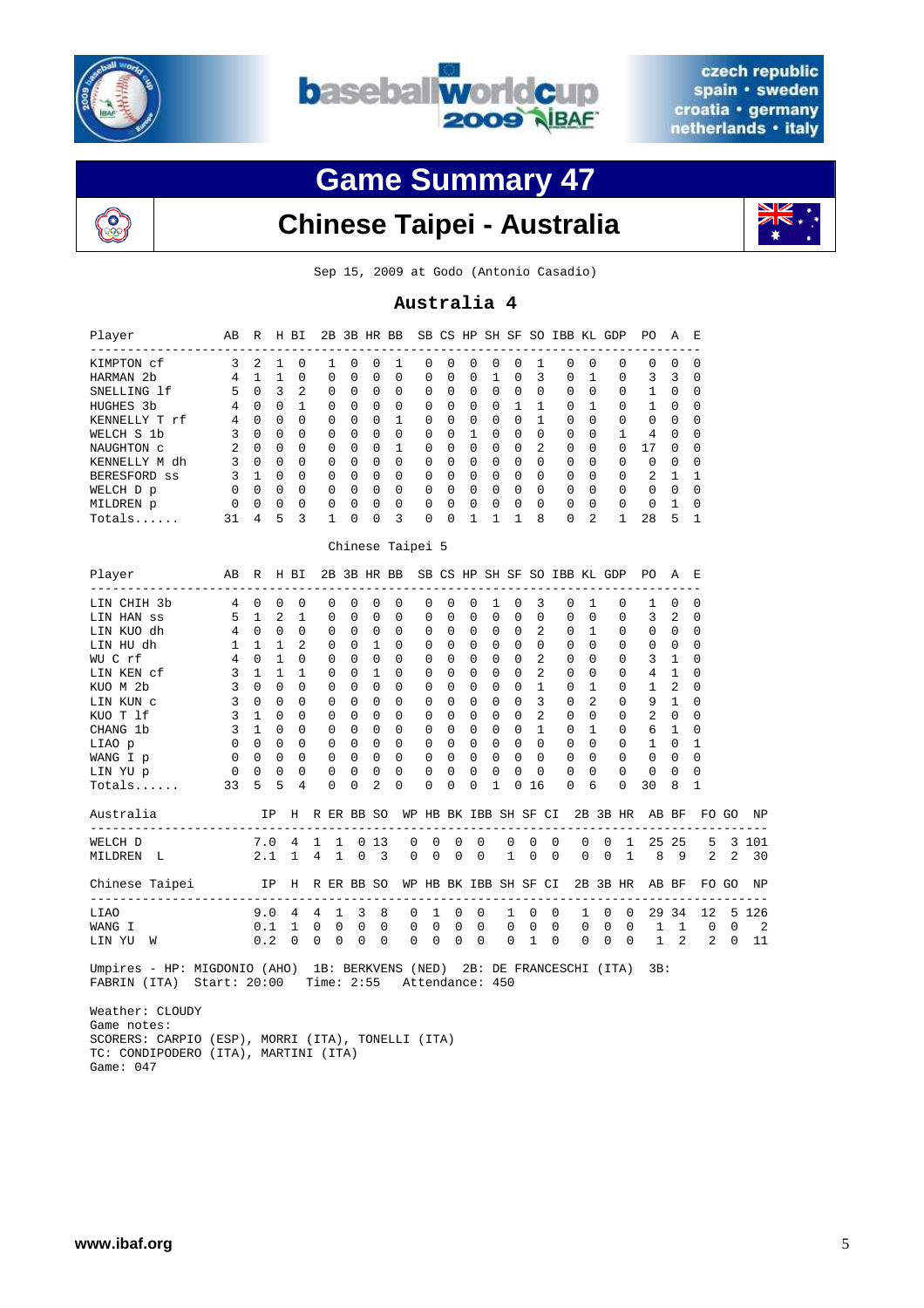



## **Game Summary 48**



### **United States of America - Japan**

Sep 15, 2009 at Macerata (Comunale)

#### **Japan 2**

| Player                                         | AВ             | R                   |                | H BI                |              |             | 2B 3B HR BB  |                                          |                       |             |             |             |             |                | SB CS HP SH SF SO IBB KL GDP |             |             |                   | PO.            | Α            | E           |              |                |
|------------------------------------------------|----------------|---------------------|----------------|---------------------|--------------|-------------|--------------|------------------------------------------|-----------------------|-------------|-------------|-------------|-------------|----------------|------------------------------|-------------|-------------|-------------------|----------------|--------------|-------------|--------------|----------------|
| KIYOTA cf                                      | 4              | 0                   | 3              | 1                   | 1            | 0           | 0            | 0                                        | 0                     | 0           | 0           | 0           | 0           | 1              | 0                            | 1           |             | 0                 | 3              | $\mathbf 0$  | 0           |              |                |
| KOTEGAWA 1f                                    | 4              | 0                   | $\mathbf 0$    | $\Omega$            | 0            | $\mathbf 0$ | 0            | $\mathbf 0$                              | 0                     | $\Omega$    | 0           | 0           | $\Omega$    | 2              | 0                            | 0           |             | 0                 | 1              | $\Omega$     | 0           |              |                |
| CHONO rf                                       | 4              | 0                   | $\overline{2}$ | 0                   | 1            | $\mathbf 0$ | 0            | $\mathbf 0$                              | 0                     | 0           | 0           | 0           | 0           | $\mathbf{1}$   | 0                            | 0           |             | 0                 | $\mathbf{1}$   | 0            | 0           |              |                |
| IKEBE dh                                       | 4              | $\mathbf{1}$        | 1              | 0                   | 0            | $\mathsf 0$ | 0            | 0                                        | 0                     | 0           | 0           | 0           | $\mathsf 0$ | $\mathsf 0$    | 0                            | 0           |             | 0                 | 0              | 0            | 0           |              |                |
| SASAKI 1b                                      | $\overline{2}$ | $\Omega$            | $\Omega$       | $\Omega$            | $\Omega$     | $\Omega$    | $\Omega$     | 0                                        | $\Omega$              | $\Omega$    | 0           | $\Omega$    | $\Omega$    | $\mathbf{1}$   | 0                            | $\Omega$    |             | 0                 | 6              | $\Omega$     | $\Omega$    |              |                |
| MIYAZAWA ph/3b                                 | 0              | 0                   | 0              | $\Omega$            | 0            | 0           | 0            | 0                                        | 0                     | $\Omega$    | 1           | 0           | $\Omega$    | 0              | 0                            | 0           |             | 0                 | 0              | 1            | 0           |              |                |
| SAWAMURA ph                                    | 1              | 0                   | $\mathbf 0$    | 0                   | 0            | $\mathbf 0$ | 0            | $\mathbf 0$                              | 0                     | $\mathbf 0$ | $\mathbf 0$ | 0           | 0           | $\mathbf{1}$   | 0                            | 0           |             | 0                 | 0              | $\mathbf 0$  | 0           |              |                |
| YOKOYAMA 3b/1b                                 | 4              | 0                   | 1              | 0                   | 0            | $\mathbf 0$ | 0            | $\mathbf 0$                              | $\mathbf 0$           | $\mathbf 0$ | $\mathbf 0$ | 0           | $\mathbf 0$ | $\mathbf 0$    | 0                            | 0           |             | 1                 | $\overline{a}$ | $\mathbf 0$  | 0           |              |                |
| MORI 2b                                        | 3              | 0                   | 0              | 0                   | 0            | 0           | 0            | 0                                        | 0                     | 0           | 0           | 0           | 0           | 0              | 0                            | 0           |             | 0                 | $\overline{a}$ | 3            | 0           |              |                |
| YAMAOKA ph                                     | 1              | 0                   | $\mathbf{1}$   | 1                   | 1            | $\mathbf 0$ | $\mathbf 0$  | $\mathsf 0$                              | $\mathsf 0$           | $\mathbf 0$ | 0           | $\mathbf 0$ | $\mathbf 0$ | $\mathbf 0$    | 0                            | 0           |             | 0                 | 0              | $\mathbf 0$  | 0           |              |                |
| SAEKI C                                        | $\overline{2}$ | $\Omega$            | $\Omega$       | $\Omega$            | $\Omega$     | $\Omega$    | $\Omega$     | $\Omega$                                 | $\Omega$              | $\Omega$    | $\Omega$    | $\Omega$    | $\Omega$    | $\Omega$       | $\Omega$                     | $\Omega$    |             | $\Omega$          | 7              | $\Omega$     | $\Omega$    |              |                |
| ARANAMI ph                                     | 1              | 1                   | 1              | 0                   | 1            | 0           | 0            | 0                                        | 0                     | 0           | 0           | 0           | 0           | 0              | 0                            | 0           |             | 0                 | 0              | 0            | 0           |              |                |
| SUZUKI C                                       | $\mathbf{1}$   | $\mathbf 0$         | $\mathbf 0$    | 0                   | 0            | $\mathbf 0$ | $\mathbf 0$  | $\mathbf 0$                              | $\mathbf 0$           | $\mathbf 0$ | $\mathbf 0$ | $\mathbf 0$ | $\mathbf 0$ | $\mathbf 0$    | 0                            | $\mathbf 0$ |             | 0                 | $\mathbf{1}$   | $\mathbf 0$  | 0           |              |                |
| KUME SS                                        | 3              | $\mathbf 0$         | $\Omega$       | $\Omega$            | $\Omega$     | $\mathbf 0$ | 0            | $\mathbf 0$                              | $\mathbf 0$           | $\Omega$    | $\mathbf 0$ | $\mathbf 0$ | $\Omega$    | $\Omega$       | 0                            | $\Omega$    |             | 0                 | $\mathbf{1}$   | 1            | 0           |              |                |
| KAMEGAWA p                                     | 0              | 0                   | 0              | 0                   | 0            | 0           | 0            | 0                                        | 0                     | 0           | 0           | 0           | 0           | 0              | 0                            | 0           |             | 0                 | 0              | 0            | 0           |              |                |
| ANAN p                                         | 0              | 0                   | 0              | 0                   | 0            | 0           | $\mathbf 0$  | 0                                        | $\mathsf 0$           | $\mathsf 0$ | 0           | $\mathbf 0$ | $\mathbf 0$ | $\mathbf 0$    | $\mathsf 0$                  |             | 0           | 0                 | $\mathsf 0$    | 1            | 0           |              |                |
| HIGA p                                         | $\Omega$       | $\Omega$            | $\Omega$       | $\Omega$            | $\Omega$     | $\Omega$    | $\mathbf 0$  | $\mathbf 0$                              | $\Omega$              | $\Omega$    | $\mathbf 0$ | $\Omega$    | $\Omega$    | $\Omega$       | 0                            | $\Omega$    |             | $\Omega$          | $\Omega$       | $\Omega$     | $\Omega$    |              |                |
| SAITO p                                        | 0              | 0                   | 0              | 0                   | 0            | 0           | $\mathbf 0$  | 0                                        | 0                     | 0           | 0           | 0           | 0           | 0              | 0                            | 0           |             | 0                 | 0              | $\mathbf 0$  | 0           |              |                |
| Totals                                         | 34             | $\overline{a}$      | 9              | $\overline{2}$      | 4            | 0           | 0            | $\mathbf 0$                              | 0                     | 0           | 1           | 0           | 0           | 6              | 0                            |             | 1           | $\mathbf{1}$      | 24             | 6            | 0           |              |                |
|                                                |                |                     |                |                     |              |             |              |                                          |                       |             |             |             |             |                |                              |             |             |                   |                |              |             |              |                |
|                                                |                |                     |                |                     |              |             |              | United States 4                          |                       |             |             |             |             |                |                              |             |             |                   |                |              |             |              |                |
| Player                                         | AB             | R                   |                | H BI                |              |             |              | 2B 3B HR BB SB CS HP SH SF SO IBB KL GDP |                       |             |             |             |             |                |                              |             |             |                   | PO.            | $\mathsf{A}$ | E           |              |                |
| COATS cf                                       | 3              | 0                   | 0              | 0                   | 0            | 0           | 0            | 1                                        | 1                     | 0           | 0           | 0           | 0           | 0              | 0                            | 0           |             | 0                 | 1              | 1            | 0           |              |                |
| PLOUFFE SS                                     | 3              | $\mathbf{1}$        | $\mathbf 1$    | 1                   | 1            | $\Omega$    | 0            | $\mathbf 1$                              | 0                     | $\Omega$    | 0           | $\Omega$    | $\Omega$    | 1              | 0                            | 1           |             | $\mathsf 0$       | $\mathbf 1$    | 5            | 0           |              |                |
| SMOAK 1b                                       | 2              | 1                   | 1              | 2                   | 0            | 0           | 1            | 2                                        | 0                     | 0           | 0           | 0           | 0           | $\mathbf 0$    | 0                            | 0           |             | 0                 | 12             | 2            | 0           |              |                |
| KROEGER rf                                     | 4              | $\mathbf 0$         | 0              | $\mathbf 0$         | 0            | $\mathsf 0$ | $\mathbf 0$  | $\mathsf 0$                              | $\mathsf 0$           | $\mathbf 0$ | 0           | $\mathbf 0$ | $\mathbf 0$ | $\mathsf 0$    | 0                            | $\mathbf 0$ |             | $\mathbf{1}$      | 2              | 0            | 0           |              |                |
| TIFFEE dh                                      | 4              | $\mathbf{1}$        | 1              | 1                   | 0            | $\mathbf 0$ | $\mathbf{1}$ | $\mathbf 0$                              | $\mathbf 0$           | $\mathbf 0$ | $\mathbf 0$ | $\mathbf 0$ | $\mathbf 0$ | $\mathbf 0$    | 0                            | 0           |             | 0                 | 0              | $\mathbf 0$  | 0           |              |                |
| WEBER 1f                                       | 4              | $\Omega$            | $\Omega$       | $\Omega$            | $\Omega$     | $\Omega$    | $\Omega$     | 0                                        | $\Omega$              | $\Omega$    | 0           | 0           | $\Omega$    | $\overline{a}$ | 0                            |             | 1           | 0                 | 0              | $\Omega$     | 0           |              |                |
| ALVAREZ 3b                                     | 3              | 0                   | 1              | 0                   | 1            | $\mathbf 0$ | 0            | $\mathbf 0$                              | 0                     | $\mathbf 0$ | $\mathbf 0$ | $\mathbf 0$ | $\mathbf 0$ | $\overline{a}$ | $\mathbf 0$                  | 0           |             | 0                 | 0              | 2            | 1           |              |                |
| CASTRO c                                       | 2              | 0                   | 0              | 0                   | 0            | 0           | $\mathbf 0$  | $\mathbf{1}$                             | $\mathsf 0$           | $\mathsf 0$ | 0           | $\mathsf 0$ | $\mathbf 0$ | $\mathbf 1$    | 0                            |             | 0           | 0                 | 7              | $\mathsf 0$  | 0           |              |                |
| HULETT 2b                                      | $\overline{2}$ | 1                   | 0              | 0                   | $\Omega$     | $\mathbf 0$ | $\mathbf 0$  | $\mathbf{1}$                             | $\mathbf{1}$          | $\Omega$    | 0           | 0           | 0           | 1              | 0                            | 0           |             | 0                 | 3              | 4            | 0           |              |                |
| LINCOLN p                                      | 0              | 0                   | 0              | $\Omega$            | 0            | 0           | 0            | 0                                        | 0                     | 0           | 0           | 0           | $\mathbf 0$ | 0              | 0                            | 0           |             | 0                 | 1              | 1            | 0           |              |                |
| WASSERMAN p                                    | 0              | 0                   | $\mathbf 0$    | 0                   | 0            | $\mathbf 0$ | 0            | 0                                        | $\mathsf 0$           | $\mathbf 0$ | 0           | $\mathsf 0$ | $\mathbf 0$ | $\mathbf 0$    | 0                            | $\mathbf 0$ |             | 0                 | 0              | 0            | 0           |              |                |
| BOWERS p                                       | 0              | 0                   | $\mathbf 0$    | $\mathbf 0$         | $\mathbf 0$  | $\mathsf 0$ | 0            | $\mathsf 0$                              | 0                     | 0           | 0           | 0           | $\mathbf 0$ | $\mathbf 0$    | 0                            | 0           |             | 0                 | 0              | $\mathbf 0$  | 0           |              |                |
| FIELD p                                        | 0<br>27        | 0<br>$\overline{4}$ | 0<br>4         | 0<br>$\overline{4}$ | 0<br>2       | 0<br>0      | 0<br>2       | 0<br>6                                   | 0<br>2                | 0<br>0      | 0<br>0      | 0<br>0      | 0<br>0      | 0<br>7         | 0<br>0                       | 0<br>2      |             | 0<br>$\mathbf{1}$ | 0<br>27 15     | 0            | 0<br>1      |              |                |
| Totals                                         |                |                     |                |                     |              |             |              |                                          |                       |             |             |             |             |                |                              |             |             |                   |                |              |             |              |                |
| Japan<br>----------------------                |                |                     | ΙP             |                     | H R ER BB SO |             |              |                                          | WP HB BK IBB SH SF CI |             |             |             |             |                |                              |             |             | 2B 3B HR          | AB BF          |              |             | FO GO        | ΝP             |
| KAMEGAWA<br>$-L$                               |                | 2.2                 |                | 3                   | 3            | 3           | 3            | 1                                        | 0<br>0                | $\Omega$    | $\Omega$    |             | 0           | 0              | $\Omega$                     | 1           | $\Omega$    | 2                 |                | 11 14        | 5           | 2            | 58             |
| ANAN                                           |                | 4.0                 |                | 0                   | 1            | 1           | 3            | 5                                        | 0<br>0                | 0           | 0           |             | 0           | 0              | 0                            | $\mathbf 0$ | $\mathbf 0$ | 0                 |                | 11 14        | 3           | 3            | 60             |
| HIGA                                           |                | 0.1                 |                | 1                   | $\mathsf 0$  | $\mathsf 0$ | $\mathsf 0$  | 0                                        | 0<br>0                | 0           | 0           |             | 0           | 0              | 0                            | 1           | 0           | $\mathsf 0$       | 2              | 2            | 1           | 0            | 5              |
| SAITO                                          |                | 1.0                 |                | 0                   | $\mathbf 0$  | 0           | 0            | 1                                        | 0<br>0                | 0           | 0           |             | 0           | 0              | $\mathbf 0$                  | 0           | 0           | 0                 | 3              | 3            | 1           | $\mathbf{1}$ | 11             |
| United States<br>----------------------------- |                |                     | IP             | Η                   | R ER BB SO   |             |              |                                          | WP HB BK IBB SH SF CI |             |             |             |             |                |                              |             |             | 2B 3B HR          |                | AB BF        |             | FO GO        | NP<br>$=$ $-$  |
| LINCOLN<br>W                                   |                | 7.1                 |                | 6                   | 1            | 1           | 0            | 5                                        | 0<br>1                | 0           | 0           |             | 0           | 0              | 0                            | 2           | 0           | 0                 |                | 26 27        |             | 3 12         | 93             |
| WASSERMAN                                      |                | 0.2                 |                | 1                   | $\mathbf 0$  | $\mathbf 0$ | 0            | 0                                        | 0<br>0                | 0           | 0           |             | 0           | 0              | 0                            | 1           | $\mathbf 0$ | 0                 | 3              | 3            | 1           | 1            | 13             |
| <b>BOWERS</b>                                  |                | 0.0                 |                | $\mathbf{1}$        | $\mathbf{1}$ | 1           | 0            | 0                                        | 0<br>0                | 0           | 0           |             | 0           | $\mathbf 0$    | 0                            | $\mathbf 0$ | $\mathbf 0$ | $\mathbf 0$       | $\mathbf{1}$   | $\mathbf{1}$ | $\mathbf 0$ | $\mathbf 0$  | $\overline{4}$ |
| FIELD S                                        |                | 1.0                 |                | 1                   | 0            | 0           | 0            | 1                                        | 1<br>0                | 0           | 0           |             | 0           | 0              | 0                            | 1           | 0           | 0                 | 4              | 4            | 2           | 0            | 15             |

 Umpires - HP: PO-SUNG-HUANG (TPE) 1B: GROENEWEGEN F. (NED) 2B: FILIPPI S. (ITA) 3B: KUIPERS J. (NED) Start: 20:00 Time: 2:41 Attendance: 1900

 Weather: Clear Game notes: SCORERS: TRAVAGLI M. (ITA), GASPARINI A. (ITA), BEDETTI G. (ITA) T.C.: FIORINI A. (ITA), FANARA A. (ITA) BOWERS faced 1 batter in the 9th. Game: 048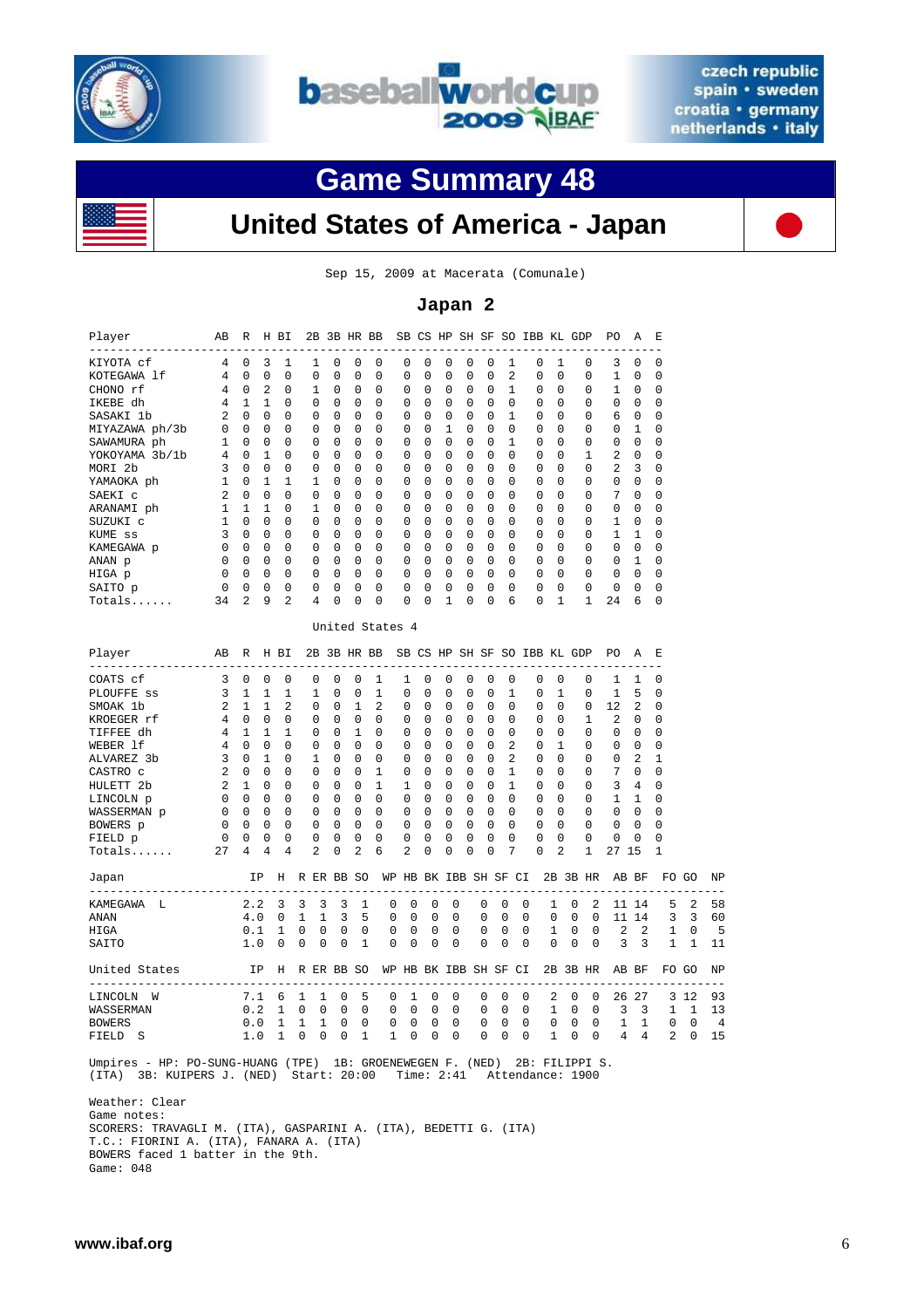





# **Game Summary 49**







**Postponed because of rain Rescheduled for Wednesday September 16, 2009 starting time 3.00 p.m. at Torino field** 

**Pospuesto por lluvia Fijado para el Miercoles 16 de Septiembre 2009 Hora de comienzo: 3.00 pm en el Estadio de Torino**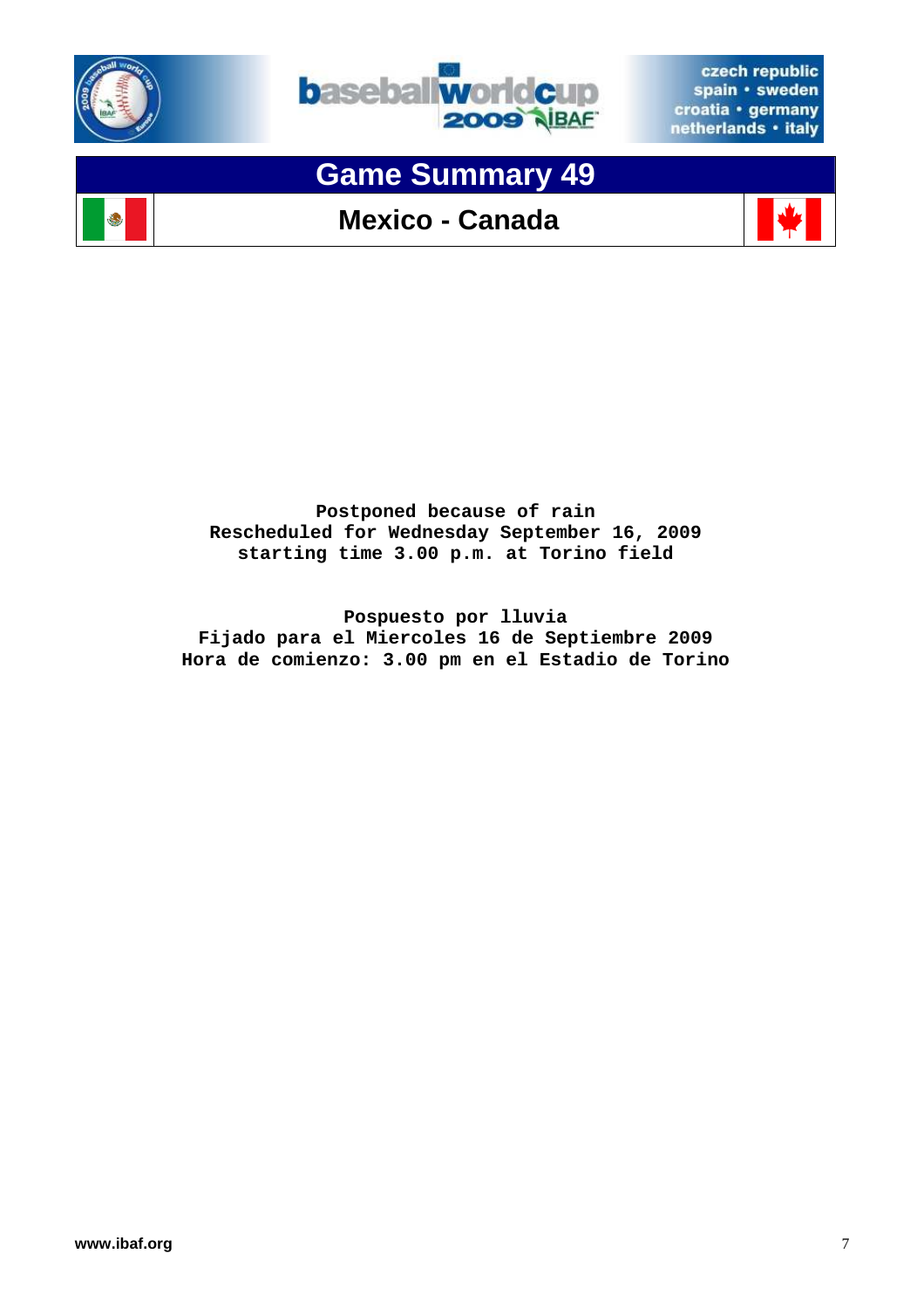





**Postponed because of rain Rescheduled for Wednesday September 16, 2009 starting time 4.00 p.m. at Vicenza field** 

**Pospuesto por lluvia Fijado para el Miercoles 16 de Septiembre 2009 Hora de comienzo: 4.00 pm en el Estadio de Vicenza**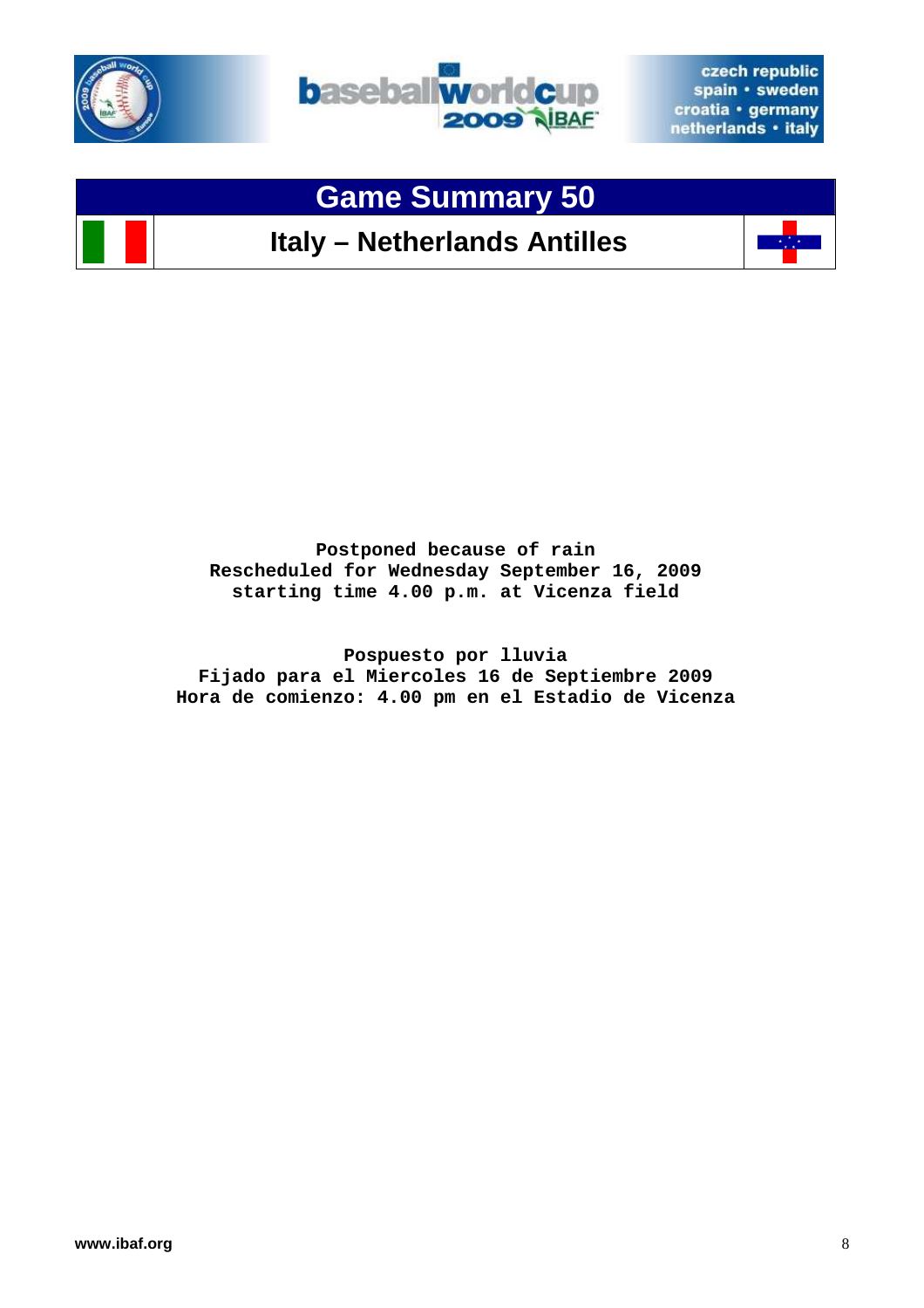



# **Technical Appointments - Designaciones**

### **Wednesday 16th September**

| <b>Field</b><br><b>Rotterdam</b>              | <b>Time</b>                                                                        | <b>Home Team</b><br><b>13.00 PUERTO RICO</b>               |                                          | <b>Visitor Team</b><br><b>SOUTH KOREA</b> |
|-----------------------------------------------|------------------------------------------------------------------------------------|------------------------------------------------------------|------------------------------------------|-------------------------------------------|
| <b>Umpires</b><br><b>Scorers</b><br><b>TC</b> | Taurelli M. (ITA)<br>Steijger L. (NED)<br>Esselman J. (NED)                        | Verbrugge A. (NED)<br>Drost F. (NED)<br>Schrijber A. (NED) | Van Heijningen H. (NED)<br>Duin D. (NED) | Leone P. (ITA)                            |
| <b>Field</b><br><b>Rotterdam</b>              | <b>Time</b>                                                                        | <b>Home Team</b><br><b>19.00 GREAT BRITAIN</b>             |                                          | <b>Visitor Team</b><br><b>NICARAGUA</b>   |
| <b>Umpires</b><br><b>Scorers</b><br><b>TC</b> | Remilia M. (NED)<br>Moore B. (USA)<br>van Groningen F. (NED) Paardekooper R. (NED) | Choi I. (KOR)<br>Nelissen H. (NED)                         | Hernandez E. (MEX)<br>Duin D. (NED)      | Giabbani A. (ITA)                         |
| <b>Field</b>                                  | <b>Time</b>                                                                        | <b>Home Team</b>                                           |                                          | <b>Visitor Team</b>                       |
| <b>Haarlem</b>                                |                                                                                    | <b>19.00 SPAIN</b>                                         |                                          | <b>NETHERLANDS</b>                        |
| <b>Umpires</b><br><b>Scorers</b><br>TC        | Higgins A. (CAN)<br>Brolin T. (SWE)<br>Arrieta H. (CUB)                            | Screti M. (ITA)<br>Bannink D. (NED)<br>Bunta F. (SVK)      | Mackay M. (AUS)<br>v.d. Kade F. (NED)    | Philander D. (RSA)                        |
| <b>Field</b><br><b>Amsterdam</b>              | <b>Time</b>                                                                        | <b>Home Team</b><br><b>19.00 NICARAGUA</b>                 |                                          | <b>Visitor Team</b><br><b>VENEZUELA</b>   |